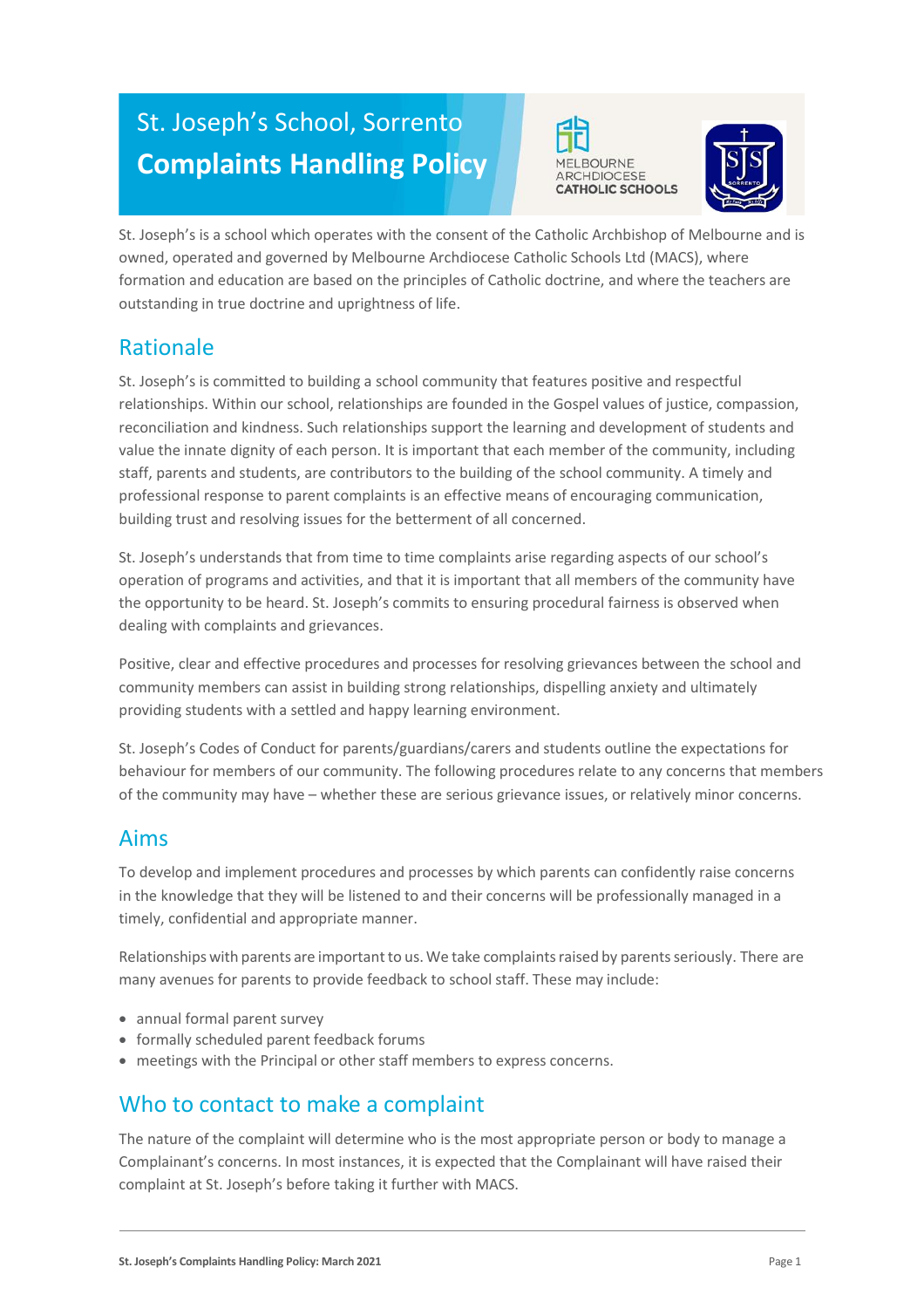#### **Complaints should be directed to the school Principal in the first instance**

For complaints of a serious nature involving school staff, the following additional information is provided.

#### **Misconduct or serious misconduct**

All complaints of alleged misconduct or serious misconduct by a teacher or staff member should be reported to the Principal of St. Joseph's

Complaints about teachers can also be reported to the Victorian Institute of Teaching (VIT), the regulator in relation to the registration and investigation of serious misconduct (including conduct which is of a physical or emotional nature) of all teachers in the state of Victoria. If unsure whether the complaint constitutes serious misconduct by a teacher, contact the VIT on 1300 888 067 or [vit@vit.vic.edu.au.](mailto:vit@vit.vic.edu.au)

In some cases, certain actions which involve physical or emotional misconduct, such as unlawful assault or threats to the person, may constitute a criminal offence. These types of offences should be reported to and investigated by the police. Initial consultation with the Principal of St. Joseph's may help to determine the appropriate course of action in these circumstances.

#### **Child abuse (including sexual offences)**

All complaints of alleged child abuse (including sexual offences) of a school student should be reported to the Principal of St. Joseph's.

There are legal obligations on all adults to report child abuse to police once a reasonable belief is formed that a sexual offence has been committed against a child.

Failure to disclose a sexual offence against a child is a criminal offence under section 327 of the *Crimes Act 1958* (Vic.) and applies to all adults (18 years of age and over) in Victoria.

Communication with children under 16 years of age by teachers, staff or any other person to prepare or 'groom' a child for future sexual activity is a criminal offence under section 49M(1) of the Crimes Act and must be reported to the police. The offence of grooming applies to any person aged 18 years or over and does not apply to communication between people who are both under 18 years of age. For further information, refer to MACS Policy 2.19 Child Protection – Reporting obligations.

#### **Complaints against Principal of St. Joseph's**

In the case of a complaint involving the Principal of St. Joseph's the MACS Regional General Manager who oversees St. Joseph's should be informed immediately.

MACS Regional Offices are located in the North, South, East and West of metropolitan Melbourne. Contact details are listed at the end of this Policy.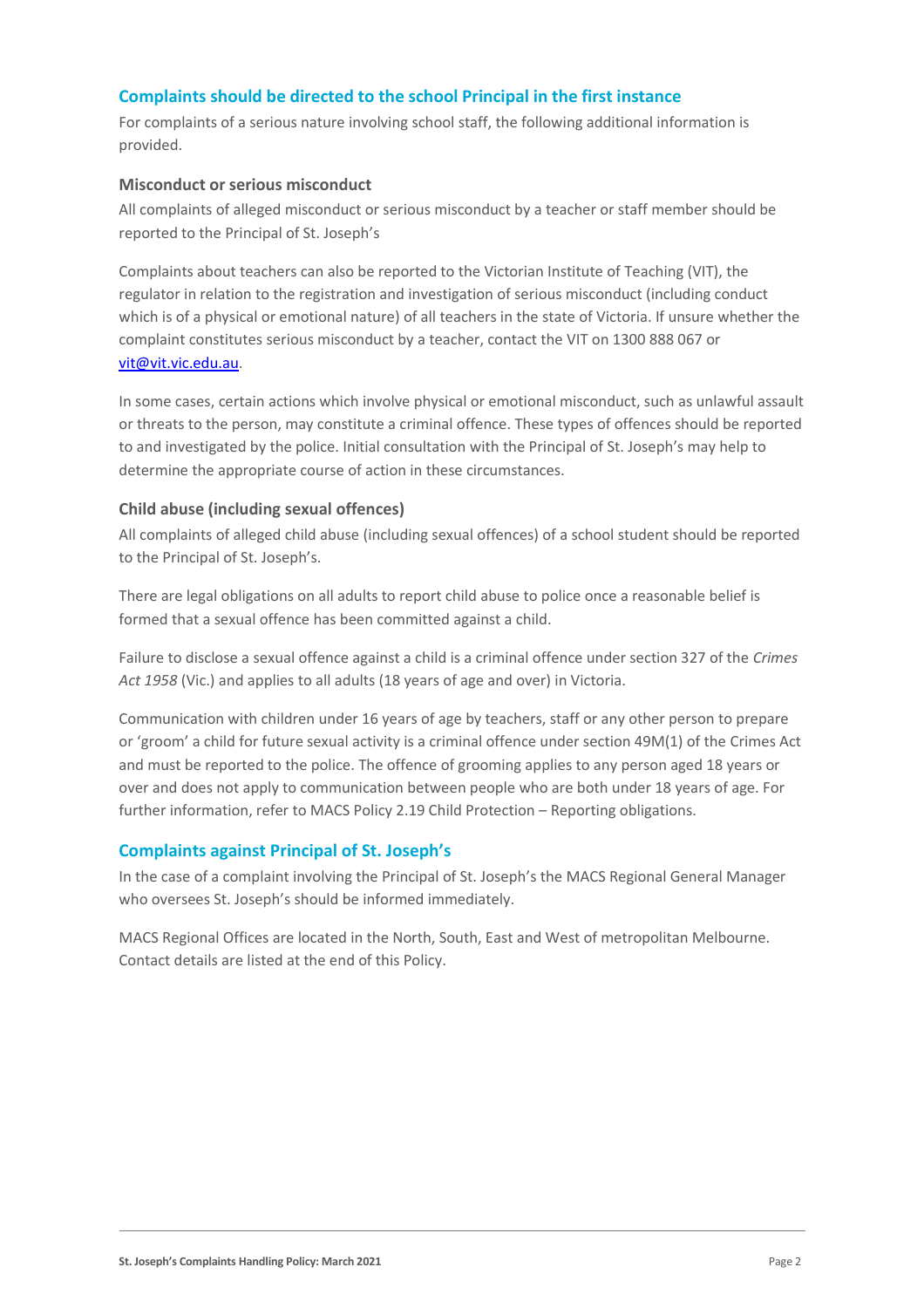#### **Complaints against clergy or other religious persons**

If the complaint relates to the clergy or other religious persons involved with St. Joseph's, the Complainant should contact and seek advice from the Professional Standards Unit of the Catholic Archdiocese of Melbourne, 486 Albert Street, East Melbourne. Contact 03 9926 5621 or [psu@cam.org.au.](mailto:psu@cam.org.au)

If the priest or religious person is a member of a religious order, the Complainant should also contact the Provincial Head or professional standards office of that congregation or religious order. If the complaint is about child abuse, see above.

#### **Anonymous complaints**

The governing body of St. Joseph's endeavours to address and respond to all complaints. In some situations, our governing body may not be able to fully address complaints that are made anonymously or without sufficient detail being provided to enable an inquiry or investigation, or resolution of the matter. To ensure procedural fairness, respondents have a right to know the particulars of the allegations being made against them and be given an opportunity to respond to them. Where possible, Complainants are encouraged to give their names and to be reassured that we will deal with complaints professionally and in accordance with procedural fairness and confidentiality. If the Complainant wishes to remain anonymous, it is at the Principal's discretion what, if any, action will be taken. Anonymous complaints will be recorded in the same manner as all other complaints are recorded.

### Procedures for complaints about issues at St. Joseph's

St. Joseph's has developed and maintains a fair, effective and efficient complaint-handling procedure so that complaints about events or decisions at St. Joseph's can be addressed. The following steps can guide the procedure in making a complaint about issues arising at St. Joseph's.

#### **Informal and formal resolution procedures**

#### **Informal resolution procedures**

**Raise the matter directly with the relevant staff member first where appropriate.** If the matter involves your child or an issue of everyday class operation, contact the staff member concerned, preferably by email, explaining the nature of your concern and request a telephone conversation or meeting. Complainants are strongly discouraged from sending or discussing confidential, contentious or emotional information by email. This is best done in a meeting or phone call.

The teacher will acknowledge the email within **two working days**. The staff member may be able to respond to your complaint by return email or telephone with a satisfactory outcome. At times, parties may be assisted to resolve a misunderstanding, miscommunication or lack of clarity through the support of another person, such as another member of staff or the principal.

If further inquiry of the complaint is required, the staff member will explain this to you and direct you to this Policy if you have not already viewed this. They will also establish a clear timeframe for the inquiry and when you can expect further information from them.

**If the matter cannot be resolved informally**, or you wish to make a formal complaint, you can telephone to make an appointment to discuss the matter with the Principal or email your concern in writing.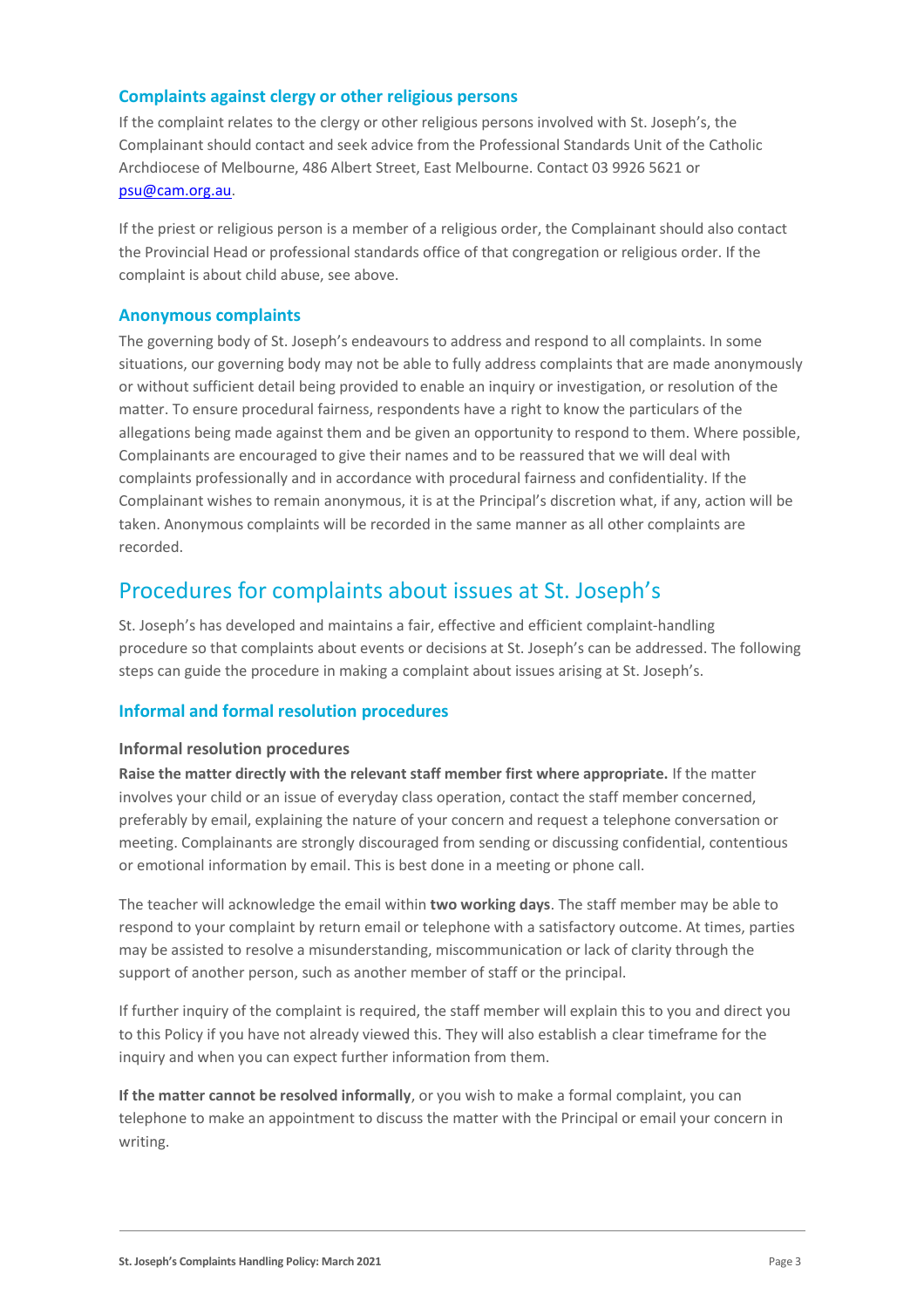#### **Formal resolution procedures**

**If the grievance or concern is about broader school issues, school staff or serious issues** that are difficult to discuss with classroom teachers or if the issue not been satisfactorily resolved, Complainants are invited to make an appointment to speak with the Principal.

- In all cases, confidentiality is respected. Only the people who need to know about the issue will be involved. The people who need to be informed will be discussed at the meeting.
- Community members may be accompanied by a support person at appointments to resolve grievances.
- All formal discussions and procedures involving grievances will be documented.
- Every attempt will be made to address an issue and, where resolution is possible, it will be reached in a timely manner.

When a formal complaint is received, it will be acknowledged and the Complainant will be provided with a copy of this Policy so they can understand the procedures that will be followed in dealing with their complaint.

# Timeframe for dealing with formal complaints

In moving to more formal procedures, the Principal or a senior member of staff will undertake the inquiry in the following manner, ensuring procedural fairness is observed:

- organise a meeting/phone conference with you
- direct you to a copy of this Policy if you have not already viewed this document
- at the outset, establish the timeframe for the inquiry into the matter and when you can expect to hear further information or have a resolution. This would normally be within 10 working days
- fully document the complaint, any actions taken to resolve it and outcomes of those actions
- further consider the matter
- ensure that no one is victimised as a result of a complaint being made
- if necessary, enable a Complainant to be accompanied at meetings by another person of their choice as a support person
- if appropriate, enable the person against whom the complaint has been made to respond, and to be accompanied to any meeting by another person of their choice as a support person
- advise the Complainant of the outcome of the inquiry in writing.

# Recording complaints

All complaints received at St. Joseph's will be recorded, even those which are about issues perceived as trivial or minor. This helps us to identify key risk areas or any whole-school issues which, if left unresolved, could lead to harm or injury or more serious concerns.

The following information about complaints received will be recorded:

- contact details of the Complainant
- date of complaint and method of communication
- nature of the complaint and the requested resolution
- name of the staff member handling the issue
- any actions and the timeframe taken, minutes of meetings and communication
- a statement of the outcome, including the closure date and date of advising the Complainant of the outcome.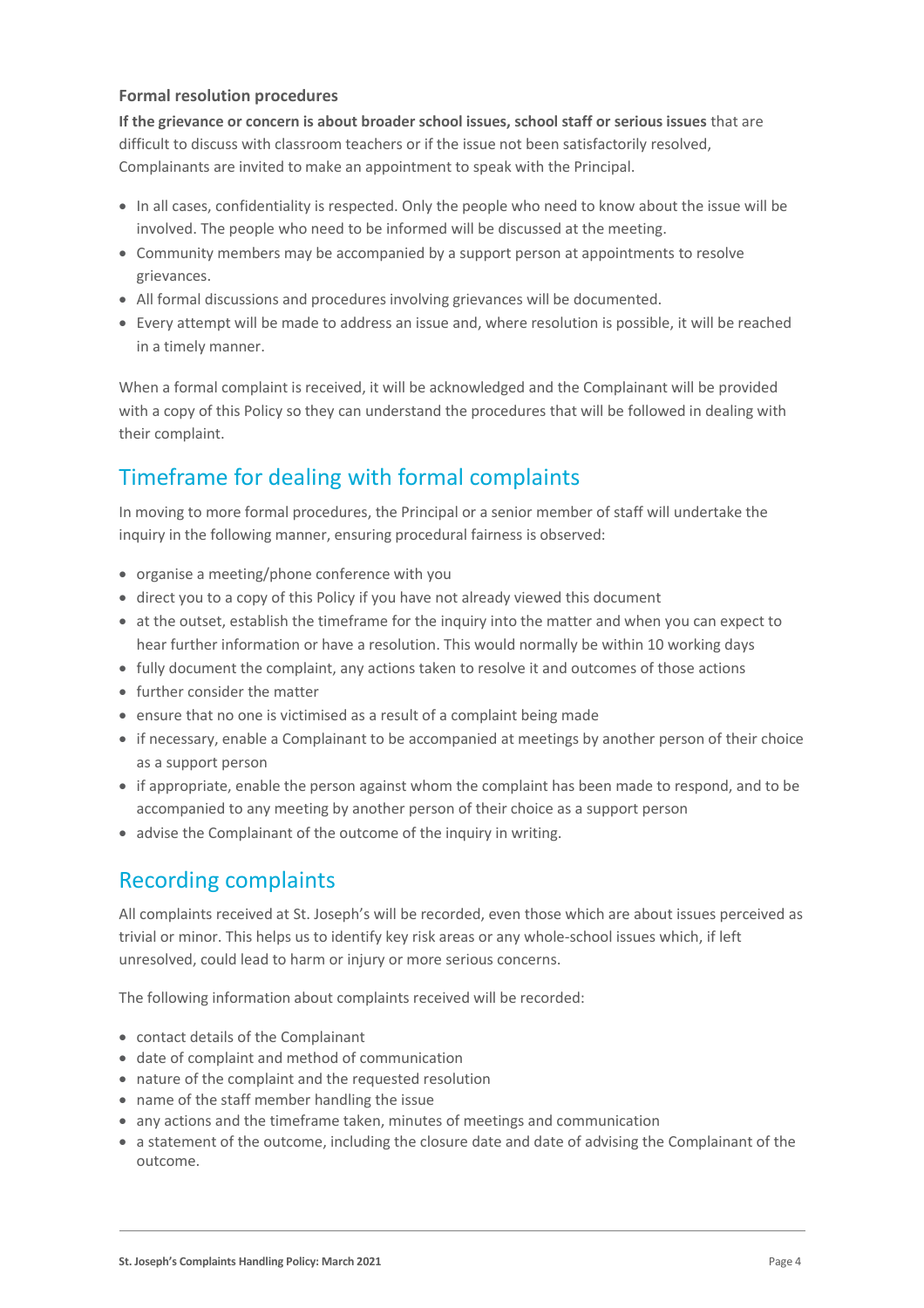# Expectations of and information for parents and guardians

In making a complaint, St. Joseph's requests and expects that the Complainant will:

- raise the concern or complaint as soon as possible after the issue has arisen
- communicate and respond in ways that are constructive, fair and respectful
- provide complete and factual information about the concern or complaint
- observe confidentiality and a respect for sensitive issues
- act in good faith to achieve an outcome acceptable to all parties
- have realistic and reasonable expectations about possible outcomes/remedies.

If your concern/complaint relates to your child's treatment by another student or students while at St. Joseph's, we expect that you will refer your complaint directly to the School; via your child's class teacher, Assistant Principal or Principal. Under no circumstances should you approach another student while in the care of the school to discuss the issue or chastise them. Direct contact with parents to resolve the matter is also discouraged if the complaint pertains to issues or incidents that have arisen at the School.

Parents and guardians making complaints should ascertain the facts as best they can, and contact the Principal at their earliest convenience.

- Parents and guardians with complaints may contact the School by telephone, in person or in writing.
- Parents and guardians visiting the School to make a complaint are advised that the Principal may not be immediately available to discuss the complaint.

However, details regarding the complaint can be taken by the office staff, and an appointment time can be made to meet with the Principal.

Parents and guardians making complaints are to be respectful, confidential and courteous. Parents who are unreasonable, threatening or discourteous can expect their discussions with the Principal to be terminated until such time as an alternative discussion time is arranged by the school.

The School will record the details of all complaints including the name and contact details of the persons making the complaints. The School will then refer the complaint to the most appropriate person to undertake an inquiry. There will be many occasions that this will be someone other than the Principal. The staff member conducting the inquiry may conduct a preliminary inquiry or communicate with the parent to discuss the matter further.

If the scope of the inquiry is beyond the capacity or jurisdiction of the school, the matter will be referred to the MACS Regional General Manager and the parent will be informed of the referral.

Parents and guardians discussing complaints with the Principal may be accompanied by a support person. The support person can be a family member, a friend or a professional with knowledge of the student. Any person acting in a professional capacity on behalf of the parents must provide their occupational details and full name prior to the meeting being held. It is at the Principal's discretion whether an external professional is a participating member of any school meeting. The support person may encourage and facilitate sharing of parent knowledge, perception and issues. The support person should support a positive working relationship between all parties. The support person does not speak on behalf of parents/guardians/carers discussing complaints with the Principal.

Any inquiry conducted by the School will be done so in a timely, efficient and confidential manner, ensuring the fair principles of natural justice are applied for all. Parents will be provided with an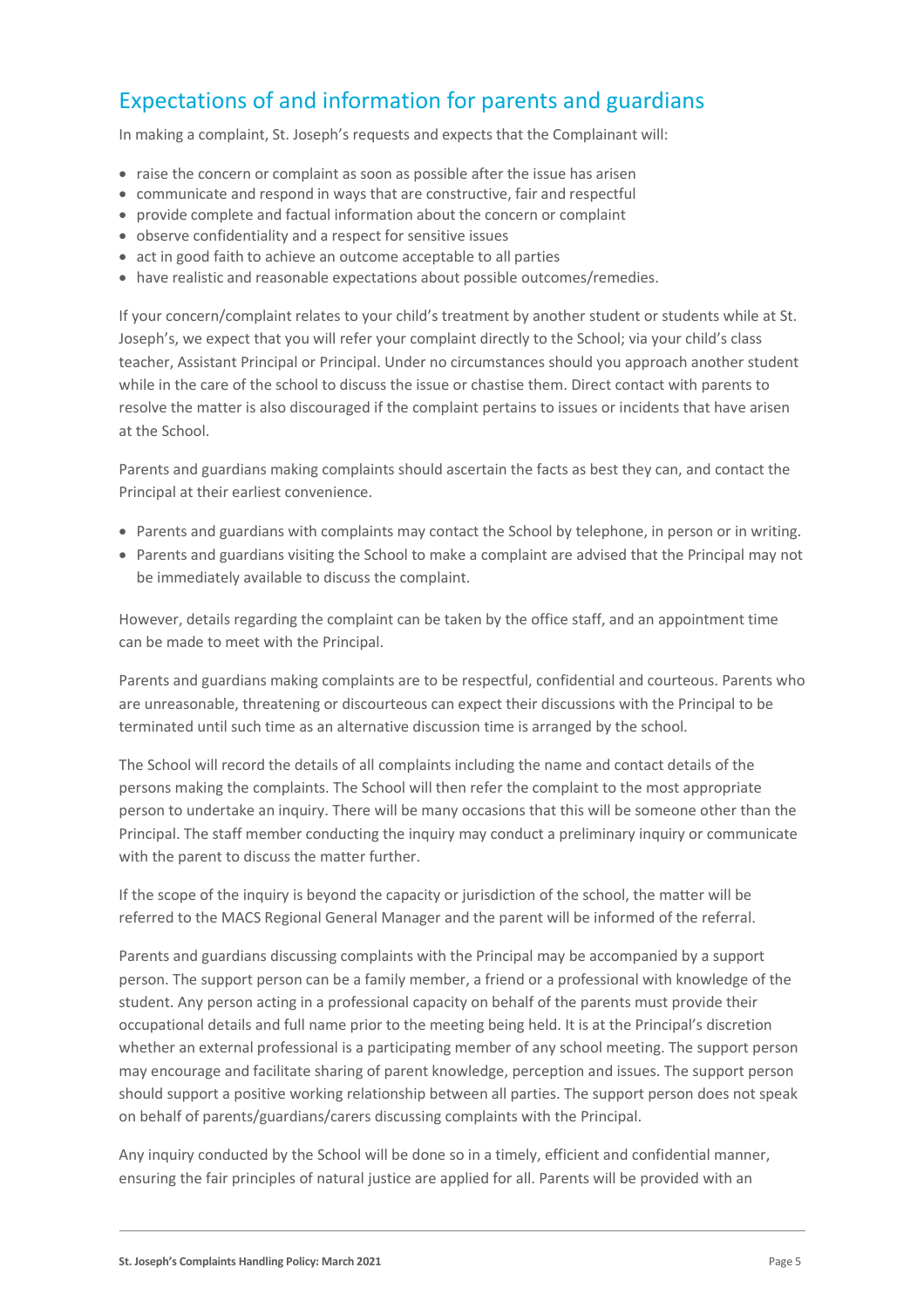anticipated timeframe for a resolution. The staff member conducting the inquiry will record the details of the inquiry.

Privacy laws may prohibit information being provided to the Complainant of any specific action that has been taken in relation to individuals about whom the complaint has been raised.

## Outcomes of complaints

Outcomes to complaints and grievances can include the following:

- apology either verbal or written
- mediation with an internal or external mediator
- official warning
- disciplinary action
- behavioural contract (in the case of a student)
- pastoral or spiritual care
- an understanding that the behaviour will not be repeated
- a change in policy or procedure.

#### **Complaint escalation**

If the matter cannot be resolved at the School level, or if the complaint is about the Principal of St. Joseph's, Complainants may contact the relevant MACS Regional Office (see details below).

When a complaint is serious or it is not resolved after the involvement of the MACS Regional General Manager, it may be referred to the MACS Executive Director for review.

If the complaint is unable to be resolved to the satisfaction of the Complainant, but the matter is however finalised, the Complainant has the right to seek alternative independent or other advice, or contact other entities such as the Victorian Equal Opportunity and Human Rights Commission, the Catholic Education Commission of Victoria Ltd or the Victorian Civil and Administrative Tribunal.

### Withdrawal of a complaint

A complaint can be withdrawn at any stage during the complaint management procedures. A complaint should be retracted in writing by the Complainant and addressed to the relevant MACS Regional General Manager.